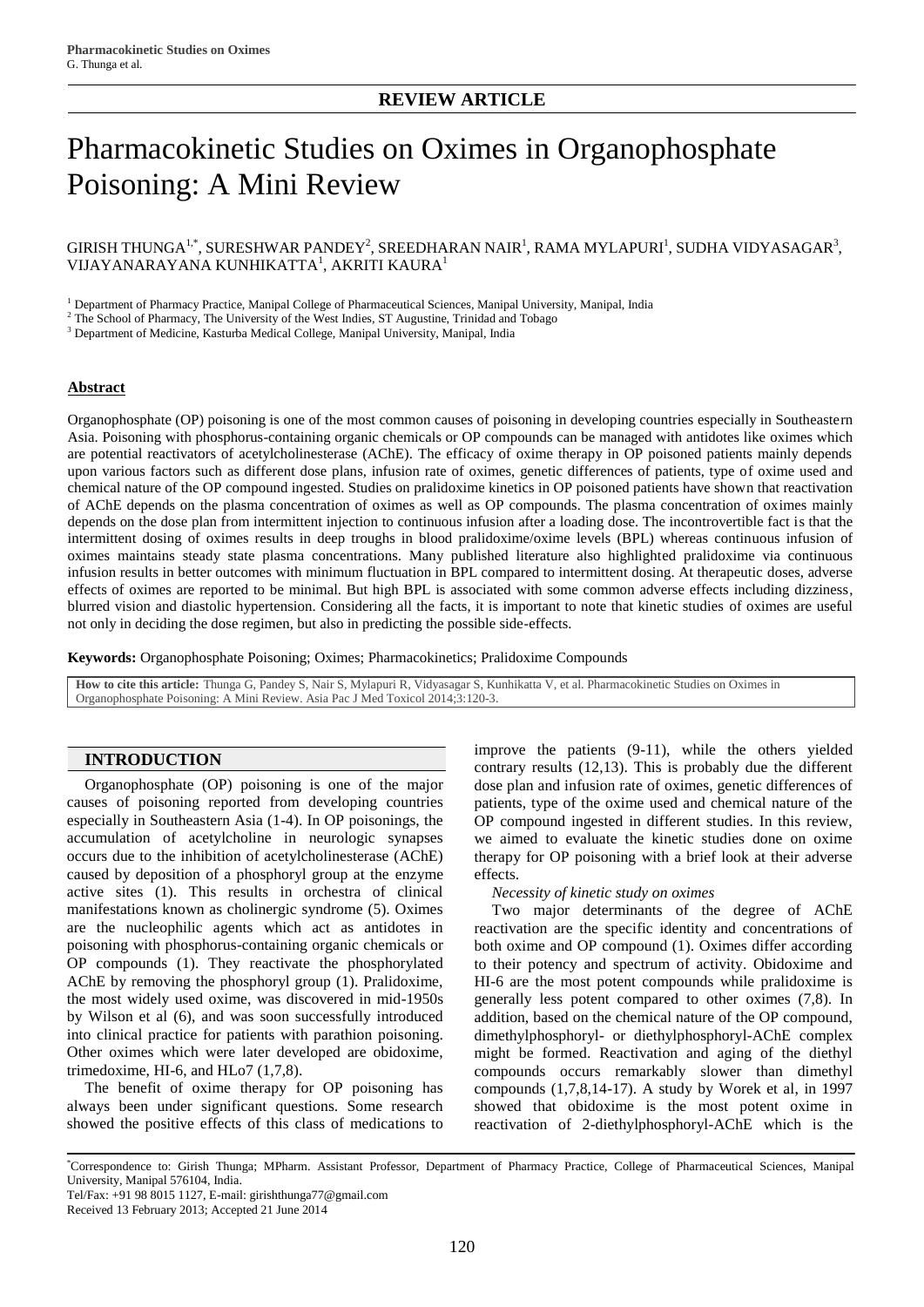resultant of poisoning with parathion, chlorpyrifos, chlorfenvinphos, diazinon and other OP compounds (7). Efficacy of obidoxime in reactivating dimethylphosphoryl-AChE was shown to be forty, nine and three times higher than HI-6, pralidoxime and HLo-7, respectively, and its efficacy was found to be concentration dependent (8,16).

Worek et al, in 2004 in an in vitro study showed that all oximes differ in their potency (17). They found that inhibited AChE by phosphoramidates was resistant to be reactivated with oximes while phosphonylated AChE could be easily reactivated. HLo7 was found to be the most potent against phosphonylated AChE and obidoxime was the most potent oxime against inhibited AChE by organophosphates and phosphoramidates (17). In another study by Worek et al in 1998, it was observed that obidoxime and pralidoxime are weak antidotes in cyclosarin poisoning; and HLo7 was shown to be an extremely potent reactivator of human true and pseudo-cholinesterases (8). The slight discrepancy in the results of these studies might be due to the difference in the plasma concentration of these oximes administered in different doses and infusion rates.

In severe OP poisoning, the pralidoxime plasma concentration of 4 µg/ml was shown to be unable to confront fast re-inhibition of reactivated AChE on the first day following poisoning. Therefore, maintaining a steady-state plasma concentration was proposed (7). Rios et al in 2005 showed that maintenance of higher plasma concentration of pralidoxime was beneficial even if the patient was admitted 24 hours postingestion, particularly for organophosphates with half-life of longer than one day (19). Another study on OP poisoned patients demonstrated that AChE reactivation with pralidoxime methylsulphate, depends not only on the plasma concentration of the oxime but also on the plasma concentration of the OP agent (20). Correspondingly, Willems et al showed that oxime concentration of about 4 mg/L was effective only when the plasma concentrations of ethyl and methyl parathion were below 30  $\mu$ g/L (18). Thus, it is necessary to study the role of plasma concentration of oximes and their potency in reactivation of inhibited AChE with different OP compounds.

Moreover, the kinetics of oxmies in OP poisoned patients is entirely different from healthy volunteers. In this respect, Jovanovic showed that OP poisoned patients had higher plasma concentration of pralidoxime, larger volume of distribution as well as longer effective half-life compared to healthy volunteers (20). Furthermore, different formulations of an oxime may possess different efficacy. For example, pralidoxime is available as chloride, iodide, metasulfate and mesylate salts, while the most widely used forms are chloride and iodide salts. The chloride salt has advantages over iodide, as in particular, its less molecular weight makes it 1.5 times more active, and additionally, higher doses of pralidoxime iodide put patients at the risk of thyroid toxicity, especially if given for a long period (7,16). Considering all these, studying on kinetics, specificity and clinical benefits of existing dosage regimen of oximes in OP poisoning is necessary.

*Kinetic studies on blood level of pralidoxime according to dose regimens*

Various dose regimens for oxime therapy in OP

poisoning have been recommended from intermittent injection to continuous infusion following a loading dose (1,9-14,21-24). The incontrovertible fact is that the intermittent dosing results in deep troughs in blood pralidoxime/oxime levels (BPL). A study by Medicis et al showed that rapid infusion of 1 g pralidoxime within 30 minutes resulted in 30 mg/L BPL and was associated with increase in diastolic blood pressure of 20 mmHg in healthy volunteers, while a deep trough occurred within a short period; whereas, in continuous infusion constant BPL was maintained and no adverse effect was seen (22). Casey et al similarly found that pralidoxime methanesulfonate administered with 30 mg/kg bolus injection every 4 hours resulted in BPLs between 4.31 mg/L and 145 mg/L (trough and peak levels); whereas, continuous infusion at 10 mg/kg/h, resulted in BPLs ranging from 22.4 mg/L to 36.26 mg/L (23). This narrowed range of BPL in continuous infusion compared to intermitting dosing is one of advantages of the former method that delivers a steady-state concentration to counter the OP agent. In a recent study, it was found that by intermittent 1g 8 hourly dosing of pralidoxime the BPL peaked at 34.2 μg/mL on average 30 minutes post-injection, and dropped to 4.63 μg/mL on average in trough just before the next dose (24). On the other hand, by continuous 500 mg per hour infusion and continuous 1 g per hour infusion of pralidoxime, mean BPL of 20.76 and 38.86 could be maintained, respectively (24). It was also noticed that the reactivation rate of AChE was higher and the rate of intermediate syndrome was lower in continuous infusion compared to intermittent dosing (24). Pawar et al, Mahesh et al and Due similarly supported continuous infusion of pralidoxime against intermittent bolus doses (9-11).

Overall, it seems that OP poisoned patients receiving pralidoxime via continuous infusion obtain better outcomes compared to intermittent dosing that is accompanied with considerable fluctuations in BPL.

*Pharmacokinetic analysis and adverse effects of oximes*

At therapeutic doses, adverse effects of oximes are reported to be minimal (22,25,26). The well-known adverse effects of pralidoxime including dizziness, blurred vision and diastolic hypertension, have been attributed to high BPL or rapidness of infusion of the drug (25,26). The high BPL is shown to be associated with minor side effects in healthy volunteers. Medicis et al showed that traditional rapid infusion of 16 mg/kg over 30 minutes produces dizziness or blurred vision in the healthy volunteers along with increases in the diastolic blood pressure (22). Volunteers experienced dizziness and blurred vision when BPL approached 80 μmol/L, corresponding to 14 mg/L pralidoxime chloride. These adverse reactions were not seen in continuous infusion of 4 mg/kg over 15 minutes followed by 3.2 mg/kg/h for 3.75 h (for a total dose of 16 mg/kg). The adverse effects in rapid infusion group might be due to high BPL within a short period (22). Other adverse effects due to pralidoxime injection in normal volunteers include headache, drowsiness, nausea, tachycardia, increased systolic blood pressure, decreased renal function, muscular weakness and elevations in liver enzymes (25-27). In a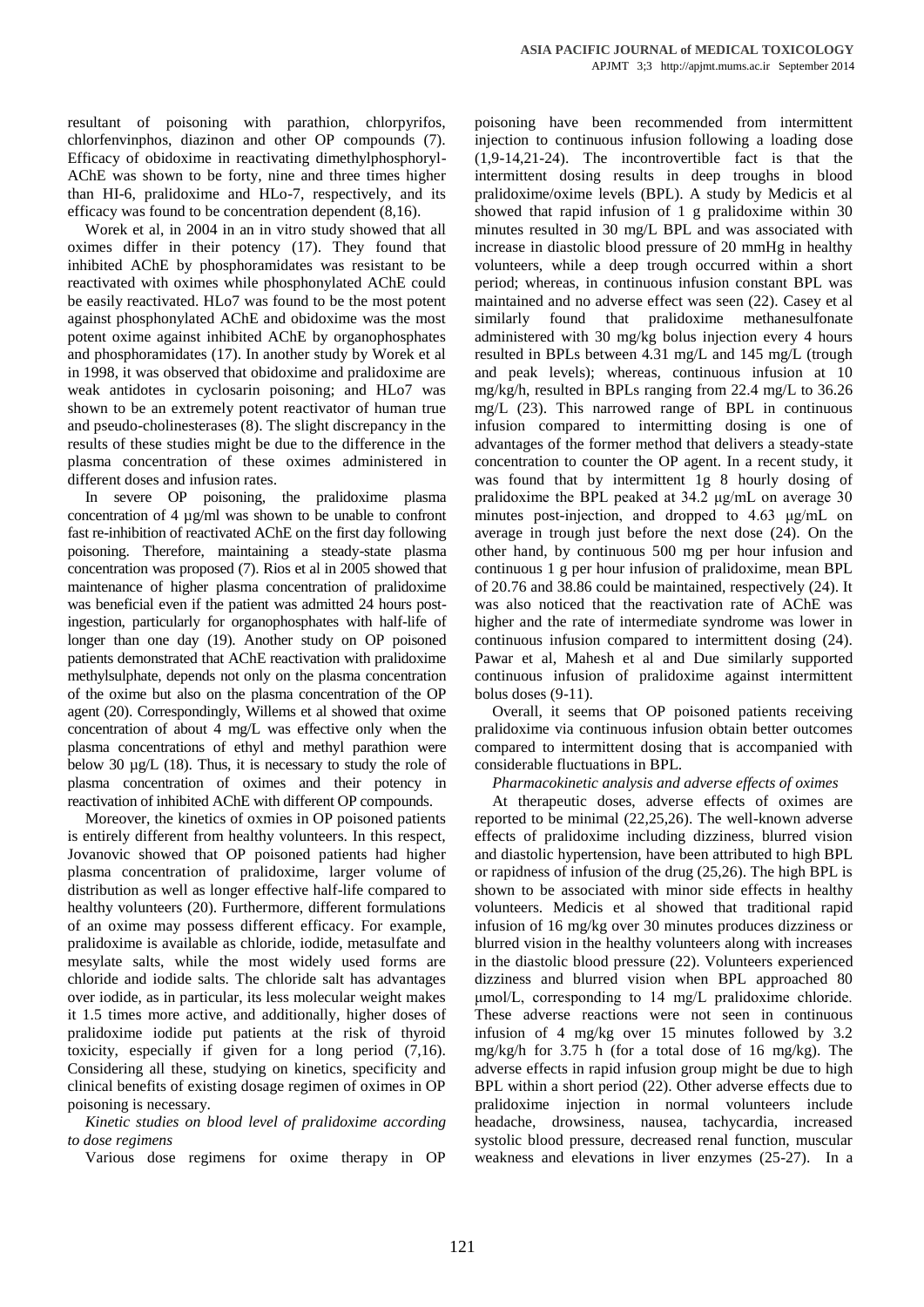randomized controlled trial by Eddelston et al, it was revealed that tachycardia, hypertension (especially diastolic) and vomiting were significantly higher in patients who received pralidoxime  $(2 \frac{g}{20} \text{ min} + 0.5 \frac{g}{\text{ min}})$  for up to 7 days) compared to placebo group (12). On the other hand, Mahesh et al  $(2 \text{ g bolus} + 8 \text{ mg/Kg/h}$  infusion for 5 days), Pawar et al and Due (a flexible dose regimen) did not report substantial adverse effects attributable to pralidoxime (9- 11). In addition, in a study by Schexnayder et al on OP poisoned children treated with a loading dose of 15-50 mg/kg over 30 minutes, followed by a continuous infusion of 10-20 mg/kg/h, pralidoxime did not produce any side effect at mean serum concentration of  $22 \pm 12$  mg/L (28). However, in the study by Pawar et al, both diastolic and systolic blood pressure were significantly higher over the first 24 hour in patients receiving pralidoxime by continuous infusion (2 g in 30 min + 1 g/h infusion) than in patients receiving via intermittent injections (2 g in 30 min  $+ 1$  g bolus every 4 hours) (9). In this sense, a recent study established an apparent link between higher BPL and higher systolic blood pressure (24).

The most serious adverse effect of pralidoxime therapy, which has been reported to date, was observed in a coumaphos-poisoned patient who was treated with pralidoxime iodide infusion (0.4 g over 2 minutes) (29). The patient developed repeated asystole and subsequently cardiac arrest (29); nevertheless, these complications cannot be directly attributed to pralidoxime due to the concomitant treatment of the patient with atropine and also the effect of OP compound itself. It has been reported that rapid injection of pralidoxime can provoke impairment of respiration (slow and shallow breathing), which might be due to peripheral effect at the neuromuscular junction (30).

Altogether, it can be said that excessive BPL, either by rapid infusion or high doses of pralidoxime, exposes the OP poisoned patients to more adverse effects and risks.

## **CONCLUSION**

Considering all the facts, it is important to note that kinetic studies of oximes are useful not only in determining the dosage regimen, but also in predicting the possible adverse effects. While the beneficial role of oximes for OP poisoning is still uncertain, further clinical trials and kinetic studies should be done to bring the fact to light.

#### **Conflict of interest:** None to be declared

## **REFERENCES**

- 1. Eddleston M, Szinicz L, Eyer P, Buckley N. Oximes in acute organophosphorus pesticide poisoning: a systematic review of clinical trials. QJM 2002;95:275-83.
- 2. Thunga G, Sam KG, Khera K, Pandey S, Sagar SV. Evaluation of incidence, clinical characteristics and management in organophosphorus poisoning patients in a tertiary care hospital. J Toxicol Environ Health Sci 2010;2:73-6.
- 3. Dewan G. Analysis of Recent Situation of Pesticide Poisoning in Bangladesh: Is There a Proper Estimate? Asia Pac J Med Toxicol 2014;3:76-83.
- 4. Thunga G, Sam KG, Khera K, Xavier V, Verma M. Profile of

acute mixed organophosphorus poisoning. Am J Emerg Med 2009;27:628.e1-3.

- 5. Mégarbane B. Toxidrome-based Approach to Common Poisonings. Asia Pac J Med Toxicol 2014;3:2-12.
- Wilson IB, Ginsburg B. A powerful reactivator of alkylphosphate-inhibited acetylcholinesterase. Biochim Biophys Acta 1955;18:168-70.
- 7. Worek F, Bäcker M, Thiermann H, Szinicz L, Mast U, Klimmek R, et sl. Reappraisal of indications and limitations of oxime therapy in organophosphate poisoning. Hum Exp Toxicol 1997;16:466-72.
- 8. Worek F, Eyer P, Szinicz L. Inhibition, reactivation and aging kinetics of cyclohexylmethylphosphonofluoridate-inhibited human cholinesterases. Arch Toxicol 1998;72:580-7.
- 9. Pawar KS, Bhoite RR, Pillay CP, Chavan SC, Malshikare DS, Garad SG. Continuous pralidoxime infusion versus repeated bolus injection to treat organophosphorus pesticide poisoning: a randomised controlled trial. Lancet 2006;368:2136-41.
- 10. Mahesh M, Gowdar M, Venkatesh CR. A Study on Two Dose Regimens of Pralidoxime in the Management of Organophosphate Poisoning. Asia Pac J Med Toxicol 2013;2:121-5.
- 11. Due P. Effectiveness of High dose Pralidoxime for Treatment of Organophosphate Poisoning. Asia Pac J Med Toxicol 2014;3:97-103.
- 12. Eddleston M, Eyer P, Worek F, Juszczak E, Alder N, Mohamed F, et al. Pralidoxime in acute organophosphorus insecticide poisoning--a randomised controlled trial. PLoS Med 2009;6:e1000104.
- 13. Cherian MA, Roshini C, Visalakshi J, Jeyaseelan L, Cherian AM. Biochemical and clinical profile after organophosphoruspoisoning--a placebo-controlled trial using pralidoxime. J Assoc Physicians India 2005;53:427-31.
- 14. Buckley NA, Eddleston M, Li Y, Bevan M, Robertson J. Oximes for acute organophosphate pesticide poisoning. Cochrane Database Syst Rev. 2011;(2):CD005085.
- 15. Willems JL, De Bisschop HC, Verstraete AG, Declerck C, Christiaens Y, Vanscheeuwyck P, et al. Cholinesterase reactivation in organophosphorus poisoned patients depends on the plasma concentrations of the oxime pralidoxime methylsulphate and of the organophosphate. Arch Toxicol 1993;67:79-84.
- 16. Worek F, Diepold C, Eyer P. Dimethylphosphoryl-inhibited human cholinesterases: inhibition, reactivation, and aging kinetics. Arch Toxicol 1999;73:7-14.
- 17. Worek F, Thiermann H, Szinicz L, Eyer P. Kinetic analysis of interactions between human acetylcholinesterase, structurally different organophosphorus compounds and oximes. Biochem Pharmacol 2004;68:2237-48.
- 18. Willems JL, Langenberg JP, Verstraete AG, De Loose M, Vanhaesebroeck B, Goethals G, et al. Plasma concentrations of pralidoxime methylsulphate in organophosphorus poisoned patients. Arch Toxicol 1992;66:260-6.
- 19. Ríos JC, Repetto G, Galleguillos I, Jos A, Peso AD, Repetto M. High concentrations of pralidoxime are needed for the adequate reactivation of human erythrocyte acetylcholinesterase inhibited by dimethoate in vitro. Toxicol In Vitro 2005;19:893-7.
- 20. Jovanović D. Pharmacokinetics of pralidoxime chloride. A comparative study in healthy volunteers and in organophosphorus poisoning. Arch Toxicol 1989;63:416-8.
- 21. Peter JV, Moran JL, Graham P. Oxime therapy and outcomes in human organophosphate poisoning: an evaluation using meta-analytic techniques. Crit Care Med 2006;34:502-10.
- 22. Medicis JJ, Stork CM, Howland MA, Hoffman RS, Goldfrank LR. Pharmacokinetics following a loading plus a continuous